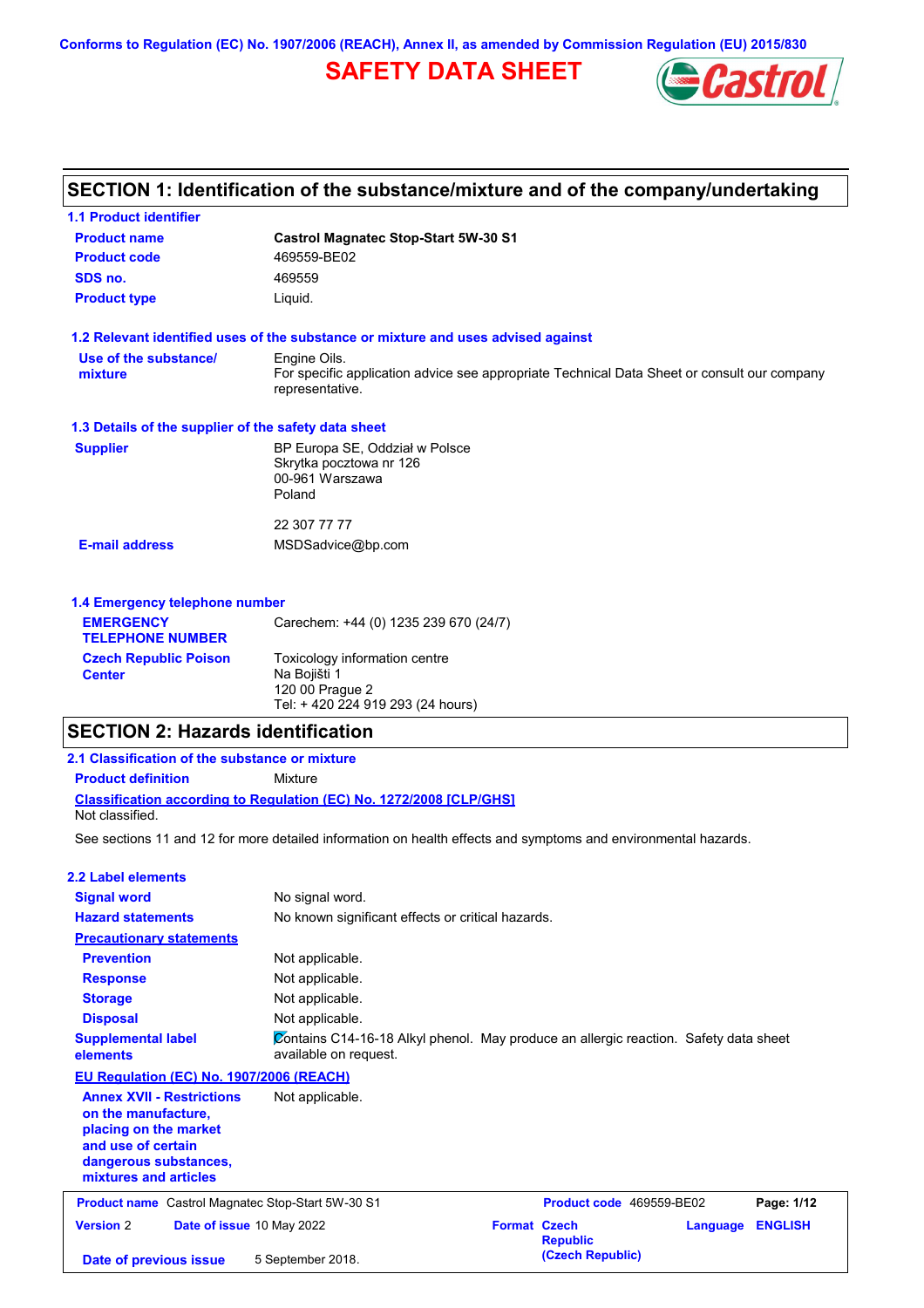### **Conforms to Regulation (EC) No. 1907/2006 (REACH), Annex II, as amended by Commission Regulation (EU) 2015/830**

## **SECTION 2: Hazards identification**

| <b>Special packaging requirements</b>                                                                                    |                                                                                                                                                                                                                          |
|--------------------------------------------------------------------------------------------------------------------------|--------------------------------------------------------------------------------------------------------------------------------------------------------------------------------------------------------------------------|
| <b>Containers to be fitted</b><br>with child-resistant<br>fastenings                                                     | Not applicable.                                                                                                                                                                                                          |
| <b>Tactile warning of danger</b>                                                                                         | Not applicable.                                                                                                                                                                                                          |
| 2.3 Other hazards                                                                                                        |                                                                                                                                                                                                                          |
| <b>Results of PBT and vPvB</b><br>assessment                                                                             | Product does not meet the criteria for PBT or vPvB according to Regulation (EC) No. 1907/2006,<br>Annex XIII.                                                                                                            |
| <b>Product meets the criteria</b><br>for PBT or vPvB according<br>to Regulation (EC) No.<br><b>1907/2006, Annex XIII</b> | This mixture does not contain any substances that are assessed to be a PBT or a vPvB.                                                                                                                                    |
| Other hazards which do<br>not result in classification                                                                   | Defatting to the skin.<br>USED ENGINE OILS<br>Used engine oil may contain hazardous components which have the potential to cause skin<br>cancer.<br>See Toxicological Information, section 11 of this Safety Data Sheet. |

## **SECTION 3: Composition/information on ingredients**

Mixture

#### **3.2 Mixtures**

**Product definition**

**Highly refined base oil (IP 346 DMSO extract < 3%). Proprietary performance additives.** 

| <b>Product/ingredient</b><br>name                                             | <b>Identifiers</b>                                                                     | $\frac{9}{6}$ | <b>Regulation (EC) No.</b><br>1272/2008 [CLP] | <b>Type</b> |
|-------------------------------------------------------------------------------|----------------------------------------------------------------------------------------|---------------|-----------------------------------------------|-------------|
| Lubricating oils (petroleum), C20-50,<br>hydrotreated neutral oil-based       | REACH #: 01-2119474889-13<br>$EC: 276-738-4$<br>CAS: 72623-87-1<br>Index: 649-483-00-5 | ≥25 - ≤50     | Not classified.                               | $[2]$       |
| Lubricating oils (petroleum), C20-50,<br>hydrotreated neutral oil-based       | REACH #: 01-2119474889-13<br>$EC: 276-738-4$<br>CAS: 72623-87-1<br>Index: 649-483-00-5 | ≥25 - ≤50     | Asp. Tox. 1, H304                             | [1] [2]     |
| Lubricating oils (petroleum), C24-50,<br>solvent-extd., dewaxed, hydrogenated | REACH #: 01-2119489969-06<br>EC: 309-877-7<br>CAS: 101316-72-7<br>Index: 649-530-00-X  | -≤3           | Not classified.                               | $[2]$       |
| Distillates (petroleum), solvent-<br>dewaxed heavy paraffinic                 | REACH #: 01-2119471299-27<br>$EC: 265-169-7$<br>CAS: 64742-65-0<br>Index: 649-474-00-6 | ึ ≤3          | Not classified.                               | $[2]$       |
| Distillates (petroleum), hydrotreated<br>heavy paraffinic                     | REACH #: 01-2119484627-25<br>EC: 265-157-1<br>CAS: 64742-54-7<br>Index: 649-467-00-8   | ึ ≤3          | Not classified.                               | $[2]$       |
| C14-16-18 Alkyl phenol                                                        | REACH #: 01-2119498288-19                                                              | $\leq 0.3$    | Skin Sens. 1B, H317<br>STOT RE 2, H373        | $[1]$       |

## **See Section 16 for the full text of the H statements declared above.**

### **Type**

[1] Substance classified with a health or environmental hazard

[2] Substance with a workplace exposure limit

[3] Substance meets the criteria for PBT according to Regulation (EC) No. 1907/2006, Annex XIII

[4] Substance meets the criteria for vPvB according to Regulation (EC) No. 1907/2006, Annex XIII

[5] Substance of equivalent concern

[6] Additional disclosure due to company policy

Occupational exposure limits, if available, are listed in Section 8.

| <b>Product name</b> Castrol Magnatec Stop-Start 5W-30 S1 |  | <b>Product code</b> 469559-BE02 |                     | Page: 2/12      |                         |  |
|----------------------------------------------------------|--|---------------------------------|---------------------|-----------------|-------------------------|--|
| <b>Version 2</b>                                         |  | Date of issue 10 May 2022       | <b>Format Czech</b> | <b>Republic</b> | <b>Language ENGLISH</b> |  |
| 5 September 2018.<br>Date of previous issue              |  |                                 | (Czech Republic)    |                 |                         |  |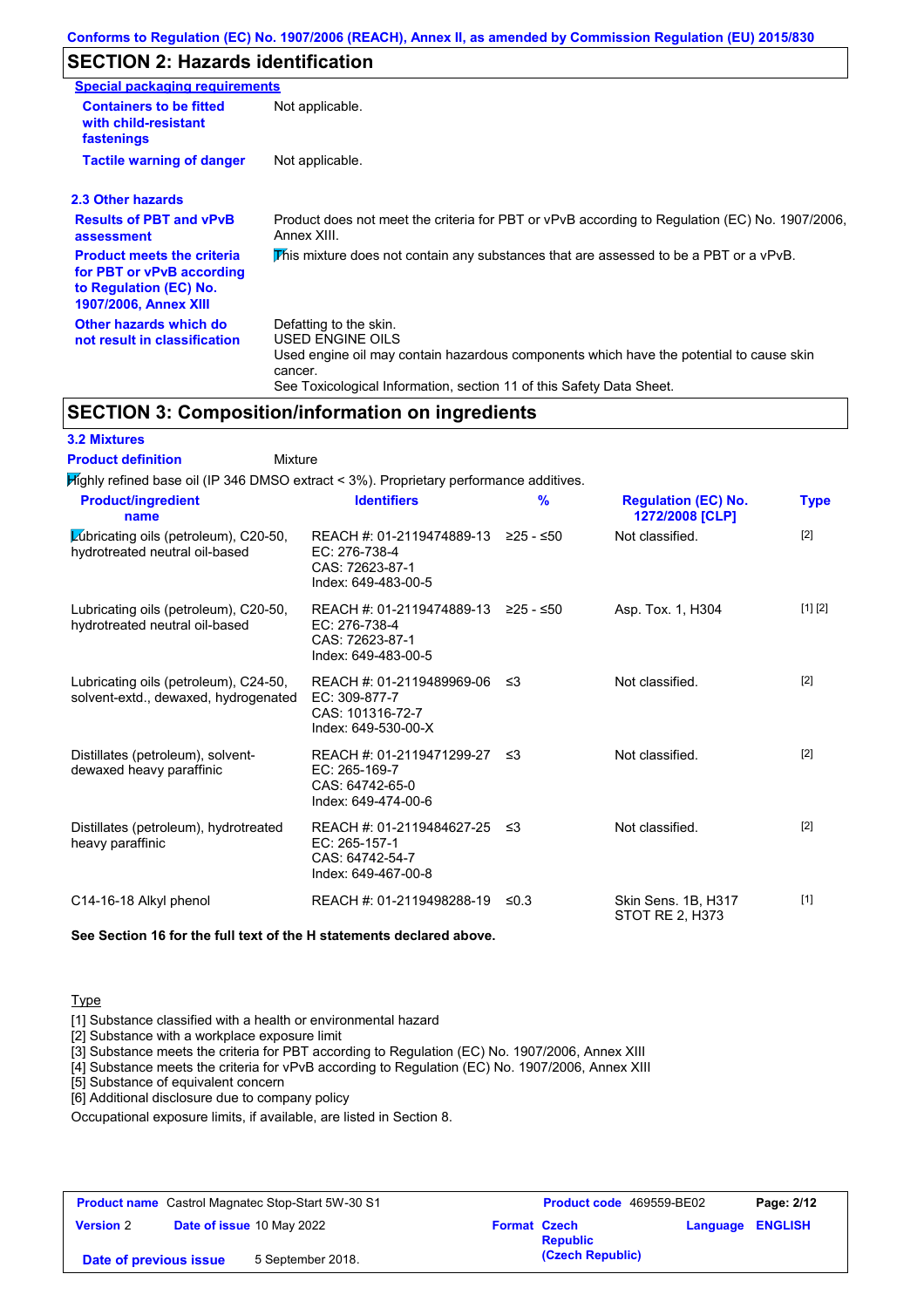## **SECTION 4: First aid measures**

| 4.1 Description of first aid measures |                                                                                                                                                                                                                                                               |
|---------------------------------------|---------------------------------------------------------------------------------------------------------------------------------------------------------------------------------------------------------------------------------------------------------------|
| Eye contact                           | In case of contact, immediately flush eyes with plenty of water for at least 15 minutes. Eyelids<br>should be held away from the eyeball to ensure thorough rinsing. Check for and remove any<br>contact lenses. Get medical attention.                       |
| <b>Skin contact</b>                   | Wash skin thoroughly with soap and water or use recognised skin cleanser. Remove<br>contaminated clothing and shoes. Wash clothing before reuse. Clean shoes thoroughly before<br>reuse. Get medical attention if irritation develops.                        |
| <b>Inhalation</b>                     | $\mathbf{F}$ inhaled, remove to fresh air. In case of inhalation of decomposition products in a fire,<br>symptoms may be delayed. The exposed person may need to be kept under medical<br>surveillance for 48 hours. Get medical attention if symptoms occur. |
| <b>Ingestion</b>                      | Do not induce vomiting unless directed to do so by medical personnel. Get medical attention if<br>symptoms occur.                                                                                                                                             |
| <b>Protection of first-aiders</b>     | No action shall be taken involving any personal risk or without suitable training.                                                                                                                                                                            |

### **4.2 Most important symptoms and effects, both acute and delayed**

See Section 11 for more detailed information on health effects and symptoms.

| <b>Potential acute health effects</b> |                                                                                                                            |
|---------------------------------------|----------------------------------------------------------------------------------------------------------------------------|
| <b>Inhalation</b>                     | <b>Exposure to decomposition products may cause a health hazard. Serious effects may be</b><br>delayed following exposure. |
| <b>Ingestion</b>                      | No known significant effects or critical hazards.                                                                          |
| <b>Skin contact</b>                   | Defatting to the skin. May cause skin dryness and irritation.                                                              |
| Eye contact                           | No known significant effects or critical hazards.                                                                          |
|                                       | Delayed and immediate effects as well as chronic effects from short and long-term exposure                                 |
| <b>Inhalation</b>                     | Overexposure to the inhalation of airborne droplets or aerosols may cause irritation of the<br>respiratory tract.          |
| <b>Ingestion</b>                      | Ingestion of large quantities may cause nausea and diarrhoea.                                                              |
| <b>Skin contact</b>                   | Prolonged or repeated contact can defat the skin and lead to irritation and/or dermatitis.                                 |
| Eye contact                           | Potential risk of transient stinging or redness if accidental eye contact occurs.                                          |

#### **4.3 Indication of any immediate medical attention and special treatment needed**

Notes to physician **Treatment should in general be symptomatic and directed to relieving any effects.** In case of inhalation of decomposition products in a fire, symptoms may be delayed. The exposed person may need to be kept under medical surveillance for 48 hours.

# **SECTION 5: Firefighting measures**

| 5.1 Extinguishing media                                   |                                                                                                                                                                                                                                                                                                                                                                   |
|-----------------------------------------------------------|-------------------------------------------------------------------------------------------------------------------------------------------------------------------------------------------------------------------------------------------------------------------------------------------------------------------------------------------------------------------|
| <b>Suitable extinguishing</b><br>media                    | In case of fire, use foam, dry chemical or carbon dioxide extinguisher or spray.                                                                                                                                                                                                                                                                                  |
| <b>Unsuitable extinguishing</b><br>media                  | Do not use water jet. The use of a water jet may cause the fire to spread by splashing the<br>burning product.                                                                                                                                                                                                                                                    |
| 5.2 Special hazards arising from the substance or mixture |                                                                                                                                                                                                                                                                                                                                                                   |
| <b>Hazards from the</b><br>substance or mixture           | In a fire or if heated, a pressure increase will occur and the container may burst.                                                                                                                                                                                                                                                                               |
| <b>Hazardous combustion</b>                               | Combustion products may include the following:                                                                                                                                                                                                                                                                                                                    |
| products                                                  | carbon oxides (CO, CO <sub>2</sub> ) (carbon monoxide, carbon dioxide)<br>metal oxide/oxides                                                                                                                                                                                                                                                                      |
|                                                           | nitrogen oxides ( $NO$ , $NO2$ etc.)                                                                                                                                                                                                                                                                                                                              |
| 5.3 Advice for firefighters                               |                                                                                                                                                                                                                                                                                                                                                                   |
| <b>Special precautions for</b><br>fire-fighters           | No action shall be taken involving any personal risk or without suitable training. Promptly<br>isolate the scene by removing all persons from the vicinity of the incident if there is a fire.                                                                                                                                                                    |
| <b>Special protective</b><br>equipment for fire-fighters  | Fire-fighters should wear appropriate protective equipment and self-contained breathing<br>apparatus (SCBA) with a full face-piece operated in positive pressure mode. Clothing for fire-<br>fighters (including helmets, protective boots and gloves) conforming to European standard EN<br>469 will provide a basic level of protection for chemical incidents. |
|                                                           |                                                                                                                                                                                                                                                                                                                                                                   |

| <b>Product name</b> Castrol Magnatec Stop-Start 5W-30 S1 |  | <b>Product code</b> 469559-BE02 |                     | Page: 3/12       |                         |  |
|----------------------------------------------------------|--|---------------------------------|---------------------|------------------|-------------------------|--|
| <b>Version 2</b>                                         |  | Date of issue 10 May 2022       | <b>Format Czech</b> | <b>Republic</b>  | <b>Language ENGLISH</b> |  |
| Date of previous issue                                   |  | 5 September 2018.               |                     | (Czech Republic) |                         |  |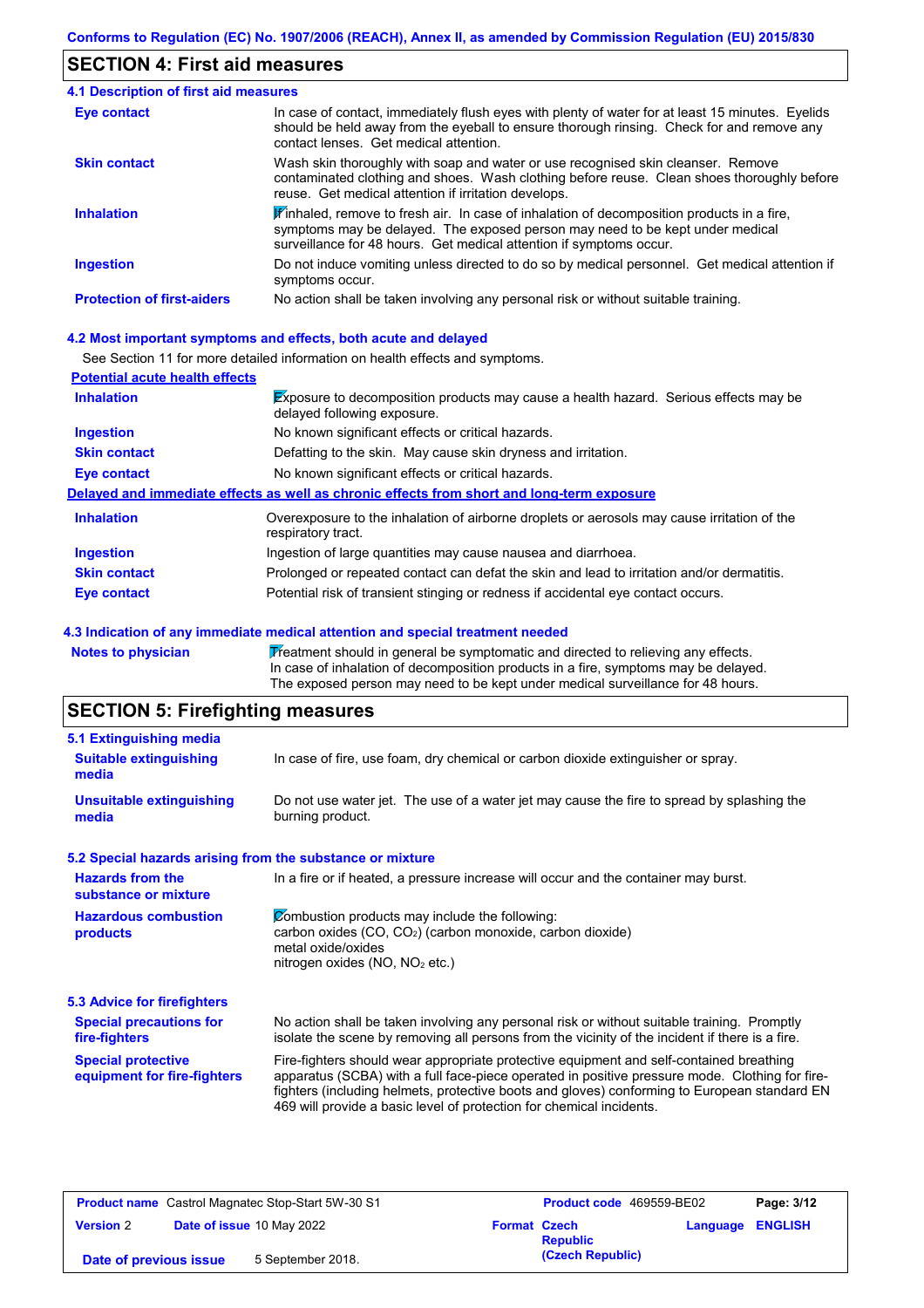## **SECTION 6: Accidental release measures**

|                                                          | 6.1 Personal precautions, protective equipment and emergency procedures                                                                                                                                                                                                                                                                                                                        |
|----------------------------------------------------------|------------------------------------------------------------------------------------------------------------------------------------------------------------------------------------------------------------------------------------------------------------------------------------------------------------------------------------------------------------------------------------------------|
| For non-emergency<br>personnel                           | No action shall be taken involving any personal risk or without suitable training. Evacuate<br>surrounding areas. Keep unnecessary and unprotected personnel from entering. Do not touch<br>or walk through spilt material. Floors may be slippery; use care to avoid falling. Put on<br>appropriate personal protective equipment.                                                            |
| For emergency responders                                 | If specialised clothing is required to deal with the spillage, take note of any information in<br>Section 8 on suitable and unsuitable materials. See also the information in "For non-<br>emergency personnel".                                                                                                                                                                               |
| <b>6.2 Environmental</b><br>precautions                  | Avoid dispersal of spilt material and runoff and contact with soil, waterways, drains and sewers.<br>Inform the relevant authorities if the product has caused environmental pollution (sewers,<br>waterways, soil or air).                                                                                                                                                                    |
| 6.3 Methods and material for containment and cleaning up |                                                                                                                                                                                                                                                                                                                                                                                                |
| <b>Small spill</b>                                       | Stop leak if without risk. Move containers from spill area. Absorb with an inert material and<br>place in an appropriate waste disposal container. Dispose of via a licensed waste disposal<br>contractor.                                                                                                                                                                                     |
| Large spill                                              | Stop leak if without risk. Move containers from spill area. Prevent entry into sewers, water<br>courses, basements or confined areas. Contain and collect spillage with non-combustible,<br>absorbent material e.g. sand, earth, vermiculite or diatomaceous earth and place in container<br>for disposal according to local regulations. Dispose of via a licensed waste disposal contractor. |
| 6.4 Reference to other<br><b>sections</b>                | See Section 1 for emergency contact information.<br>See Section 5 for firefighting measures.<br>See Section 8 for information on appropriate personal protective equipment.<br>See Section 12 for environmental precautions.<br>See Section 13 for additional waste treatment information.                                                                                                     |

# **SECTION 7: Handling and storage**

**Occupational exposure limits**

| 7.1 Precautions for safe handling                                                    |                                                                                                                                                                                                                                                                                                                                                                                                                                                                                          |
|--------------------------------------------------------------------------------------|------------------------------------------------------------------------------------------------------------------------------------------------------------------------------------------------------------------------------------------------------------------------------------------------------------------------------------------------------------------------------------------------------------------------------------------------------------------------------------------|
| <b>Protective measures</b>                                                           | Put on appropriate personal protective equipment.                                                                                                                                                                                                                                                                                                                                                                                                                                        |
| <b>Advice on general</b><br>occupational hygiene                                     | Eating, drinking and smoking should be prohibited in areas where this material is handled,<br>stored and processed. Wash thoroughly after handling. Remove contaminated clothing and<br>protective equipment before entering eating areas. See also Section 8 for additional<br>information on hygiene measures.                                                                                                                                                                         |
| <b>7.2 Conditions for safe</b><br>storage, including any<br><i>incompatibilities</i> | Store in accordance with local regulations. Store in a dry, cool and well-ventilated area, away<br>from incompatible materials (see Section 10). Keep away from heat and direct sunlight. Keep<br>container tightly closed and sealed until ready for use. Containers that have been opened must<br>be carefully resealed and kept upright to prevent leakage. Store and use only in equipment/<br>containers designed for use with this product. Do not store in unlabelled containers. |
| <b>Not suitable</b>                                                                  | Prolonged exposure to elevated temperature.                                                                                                                                                                                                                                                                                                                                                                                                                                              |
| 7.3 Specific end use(s)                                                              |                                                                                                                                                                                                                                                                                                                                                                                                                                                                                          |
| <b>Recommendations</b>                                                               | See section 1.2 and Exposure scenarios in annex, if applicable.                                                                                                                                                                                                                                                                                                                                                                                                                          |
|                                                                                      | <b>SECTION 8: Exposure controls/personal protection</b>                                                                                                                                                                                                                                                                                                                                                                                                                                  |
| <b>8.1 Control parameters</b>                                                        |                                                                                                                                                                                                                                                                                                                                                                                                                                                                                          |

| <b>Product/ingredient name</b>                                                 | <b>Exposure limit values</b>                                                                                                                                                                                                    |  |  |  |
|--------------------------------------------------------------------------------|---------------------------------------------------------------------------------------------------------------------------------------------------------------------------------------------------------------------------------|--|--|--|
| <b>∠ubricating oils (petroleum), C20-50, hydrotreated</b><br>neutral oil-based | Government regulation of Czech Republic PEL/NPK-P (Czech<br>Republic).<br>TWA: 5 mg/m <sup>3</sup> 8 hours. Issued/Revised: 1/2003 Form: Aerosol<br>STEL: 10 mg/m <sup>3</sup> 15 minutes. Issued/Revised: 1/2003 Form: Aerosol |  |  |  |
| Lubricating oils (petroleum), C20-50, hydrotreated<br>neutral oil-based        | Government regulation of Czech Republic PEL/NPK-P (Czech<br>Republic).<br>TWA: 5 mg/m <sup>3</sup> 8 hours. Issued/Revised: 1/2003 Form: Aerosol<br>STEL: 10 mg/m <sup>3</sup> 15 minutes. Issued/Revised: 1/2003 Form: Aerosol |  |  |  |
| Lubricating oils (petroleum), C24-50, solvent-extd.,<br>dewaxed, hydrogenated  | Government regulation of Czech Republic PEL/NPK-P (Czech<br>Republic).<br>TWA: 5 mg/m <sup>3</sup> 8 hours. Issued/Revised: 1/2003 Form: Aerosol<br>STEL: 10 mg/m <sup>3</sup> 15 minutes. Issued/Revised: 1/2003 Form: Aerosol |  |  |  |
| <b>Product name</b> Castrol Magnatec Stop-Start 5W-30 S1                       | <b>Product code</b> 469559-BE02<br>Page: 4/12                                                                                                                                                                                   |  |  |  |
| <b>Version 2</b><br><b>Date of issue 10 May 2022</b>                           | <b>Format Czech</b><br><b>ENGLISH</b><br>Language<br><b>Republic</b>                                                                                                                                                            |  |  |  |
| 5 September 2018.<br>Date of previous issue                                    | (Czech Republic)                                                                                                                                                                                                                |  |  |  |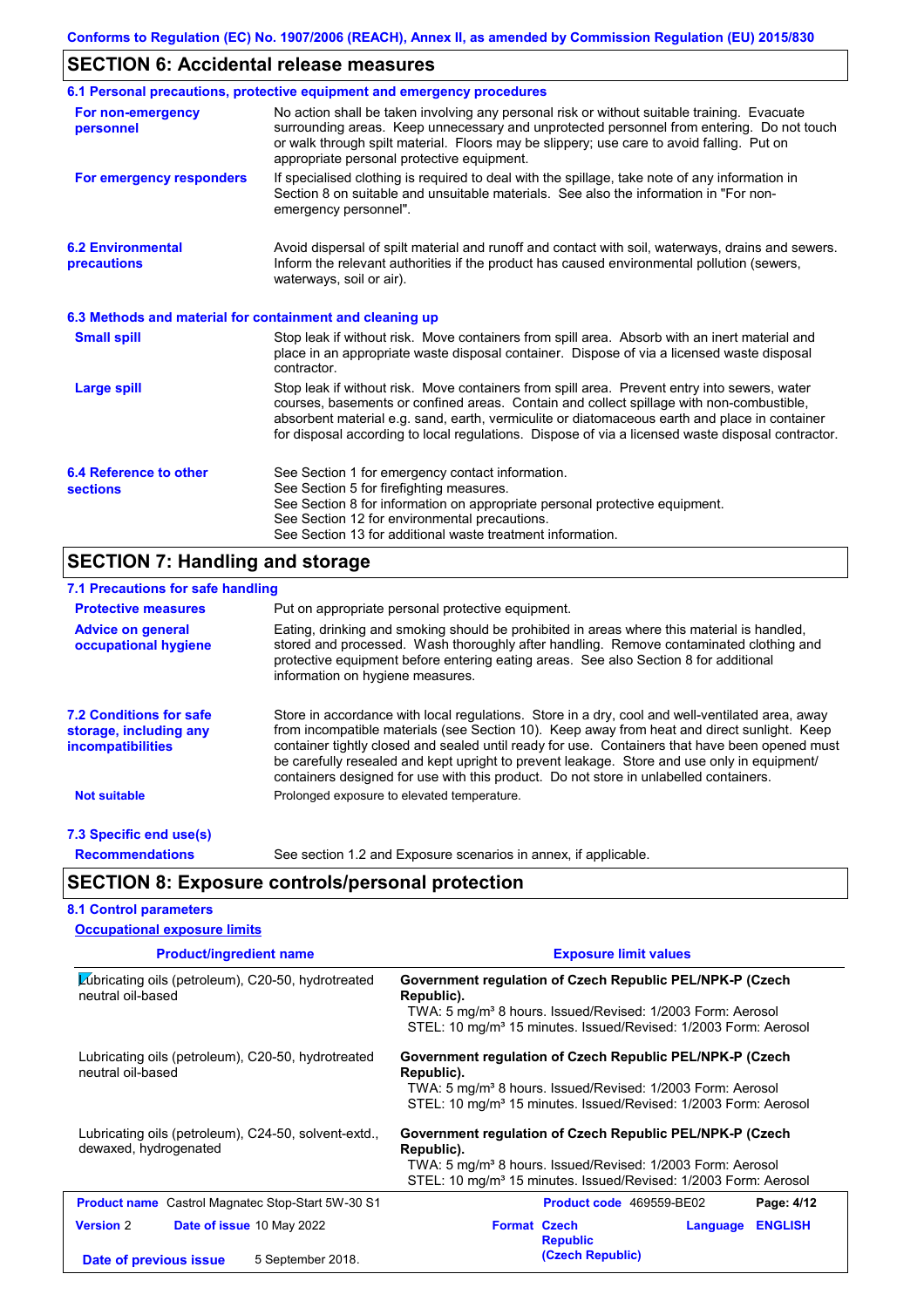# **SECTION 8: Exposure controls/personal protection**

**Date of previous issue** 5 September 2018.

| Distillates (petroleum), solvent-dewaxed heavy<br>paraffinic                                                                                                                                                                                                           |                                                           | Government regulation of Czech Republic PEL/NPK-P (Czech<br>Republic).                                                                                                                                                                                                                                                                                                                                                                                                                                                                                                                                                                                                                                                                                                                                                                                                                                                                                                                                                     | TWA: 5 mg/m <sup>3</sup> 8 hours. Issued/Revised: 1/2003 Form: Aerosol<br>STEL: 10 mg/m <sup>3</sup> 15 minutes. Issued/Revised: 1/2003 Form: Aerosol |          |                |
|------------------------------------------------------------------------------------------------------------------------------------------------------------------------------------------------------------------------------------------------------------------------|-----------------------------------------------------------|----------------------------------------------------------------------------------------------------------------------------------------------------------------------------------------------------------------------------------------------------------------------------------------------------------------------------------------------------------------------------------------------------------------------------------------------------------------------------------------------------------------------------------------------------------------------------------------------------------------------------------------------------------------------------------------------------------------------------------------------------------------------------------------------------------------------------------------------------------------------------------------------------------------------------------------------------------------------------------------------------------------------------|-------------------------------------------------------------------------------------------------------------------------------------------------------|----------|----------------|
| Distillates (petroleum), hydrotreated heavy paraffinic                                                                                                                                                                                                                 |                                                           | Government regulation of Czech Republic PEL/NPK-P (Czech<br>Republic).                                                                                                                                                                                                                                                                                                                                                                                                                                                                                                                                                                                                                                                                                                                                                                                                                                                                                                                                                     | TWA: 5 mg/m <sup>3</sup> 8 hours. Issued/Revised: 1/2003 Form: Aerosol<br>STEL: 10 mg/m <sup>3</sup> 15 minutes. Issued/Revised: 1/2003 Form: Aerosol |          |                |
| Whilst specific OELs for certain components may be shown in this section, other components may be present in any mist,<br>vapour or dust produced. Therefore, the specific OELs may not be applicable to the product as a whole and are provided for<br>guidance only. |                                                           |                                                                                                                                                                                                                                                                                                                                                                                                                                                                                                                                                                                                                                                                                                                                                                                                                                                                                                                                                                                                                            |                                                                                                                                                       |          |                |
| <b>Recommended monitoring</b><br>procedures                                                                                                                                                                                                                            |                                                           | If this product contains ingredients with exposure limits, personal, workplace atmosphere or<br>biological monitoring may be required to determine the effectiveness of the ventilation or other<br>control measures and/or the necessity to use respiratory protective equipment. Reference<br>should be made to monitoring standards, such as the following: European Standard EN 689<br>(Workplace atmospheres - Guidance for the assessment of exposure by inhalation to chemical<br>agents for comparison with limit values and measurement strategy) European Standard EN<br>14042 (Workplace atmospheres - Guide for the application and use of procedures for the<br>assessment of exposure to chemical and biological agents) European Standard EN 482<br>(Workplace atmospheres - General requirements for the performance of procedures for the<br>measurement of chemical agents) Reference to national guidance documents for methods for<br>the determination of hazardous substances will also be required. |                                                                                                                                                       |          |                |
| <b>Derived No Effect Level</b><br>No DNELs/DMELs available.                                                                                                                                                                                                            |                                                           |                                                                                                                                                                                                                                                                                                                                                                                                                                                                                                                                                                                                                                                                                                                                                                                                                                                                                                                                                                                                                            |                                                                                                                                                       |          |                |
| <b>Predicted No Effect Concentration</b>                                                                                                                                                                                                                               |                                                           |                                                                                                                                                                                                                                                                                                                                                                                                                                                                                                                                                                                                                                                                                                                                                                                                                                                                                                                                                                                                                            |                                                                                                                                                       |          |                |
| No PNECs available                                                                                                                                                                                                                                                     |                                                           |                                                                                                                                                                                                                                                                                                                                                                                                                                                                                                                                                                                                                                                                                                                                                                                                                                                                                                                                                                                                                            |                                                                                                                                                       |          |                |
|                                                                                                                                                                                                                                                                        |                                                           |                                                                                                                                                                                                                                                                                                                                                                                                                                                                                                                                                                                                                                                                                                                                                                                                                                                                                                                                                                                                                            |                                                                                                                                                       |          |                |
| <b>8.2 Exposure controls</b><br><b>Appropriate engineering</b>                                                                                                                                                                                                         |                                                           | Provide exhaust ventilation or other engineering controls to keep the relevant airborne                                                                                                                                                                                                                                                                                                                                                                                                                                                                                                                                                                                                                                                                                                                                                                                                                                                                                                                                    |                                                                                                                                                       |          |                |
| <b>controls</b>                                                                                                                                                                                                                                                        |                                                           | concentrations below their respective occupational exposure limits.<br>All activities involving chemicals should be assessed for their risks to health, to ensure<br>exposures are adequately controlled. Personal protective equipment should only be considered<br>after other forms of control measures (e.g. engineering controls) have been suitably evaluated.<br>Personal protective equipment should conform to appropriate standards, be suitable for use, be<br>kept in good condition and properly maintained.<br>Your supplier of personal protective equipment should be consulted for advice on selection and<br>appropriate standards. For further information contact your national organisation for standards.<br>The final choice of protective equipment will depend upon a risk assessment. It is important to<br>ensure that all items of personal protective equipment are compatible.                                                                                                               |                                                                                                                                                       |          |                |
| Individual protection measures                                                                                                                                                                                                                                         |                                                           |                                                                                                                                                                                                                                                                                                                                                                                                                                                                                                                                                                                                                                                                                                                                                                                                                                                                                                                                                                                                                            |                                                                                                                                                       |          |                |
| <b>Hygiene measures</b>                                                                                                                                                                                                                                                |                                                           | Wash hands, forearms and face thoroughly after handling chemical products, before eating,<br>smoking and using the lavatory and at the end of the working period. Ensure that eyewash<br>stations and safety showers are close to the workstation location.                                                                                                                                                                                                                                                                                                                                                                                                                                                                                                                                                                                                                                                                                                                                                                |                                                                                                                                                       |          |                |
| <b>Respiratory protection</b>                                                                                                                                                                                                                                          | of the working conditions.                                | In case of insufficient ventilation, wear suitable respiratory equipment.<br>The correct choice of respiratory protection depends upon the chemicals being handled, the<br>conditions of work and use, and the condition of the respiratory equipment. Safety procedures<br>should be developed for each intended application. Respiratory protection equipment should<br>therefore be chosen in consultation with the supplier/manufacturer and with a full assessment                                                                                                                                                                                                                                                                                                                                                                                                                                                                                                                                                    |                                                                                                                                                       |          |                |
| <b>Eye/face protection</b>                                                                                                                                                                                                                                             | Safety glasses with side shields.                         |                                                                                                                                                                                                                                                                                                                                                                                                                                                                                                                                                                                                                                                                                                                                                                                                                                                                                                                                                                                                                            |                                                                                                                                                       |          |                |
| <b>Skin protection</b><br><b>Hand protection</b>                                                                                                                                                                                                                       | <b>General Information:</b>                               |                                                                                                                                                                                                                                                                                                                                                                                                                                                                                                                                                                                                                                                                                                                                                                                                                                                                                                                                                                                                                            |                                                                                                                                                       |          |                |
|                                                                                                                                                                                                                                                                        |                                                           | Because specific work environments and material handling practices vary, safety procedures<br>should be developed for each intended application. The correct choice of protective gloves<br>depends upon the chemicals being handled, and the conditions of work and use. Most gloves<br>provide protection for only a limited time before they must be discarded and replaced (even the<br>best chemically resistant gloves will break down after repeated chemical exposures).                                                                                                                                                                                                                                                                                                                                                                                                                                                                                                                                           |                                                                                                                                                       |          |                |
|                                                                                                                                                                                                                                                                        |                                                           | Gloves should be chosen in consultation with the supplier / manufacturer and taking account of<br>a full assessment of the working conditions.                                                                                                                                                                                                                                                                                                                                                                                                                                                                                                                                                                                                                                                                                                                                                                                                                                                                             |                                                                                                                                                       |          |                |
|                                                                                                                                                                                                                                                                        | Recommended: Nitrile gloves.<br><b>Breakthrough time:</b> |                                                                                                                                                                                                                                                                                                                                                                                                                                                                                                                                                                                                                                                                                                                                                                                                                                                                                                                                                                                                                            |                                                                                                                                                       |          |                |
| Product name Castrol Magnatec Stop-Start 5W-30 S1                                                                                                                                                                                                                      |                                                           |                                                                                                                                                                                                                                                                                                                                                                                                                                                                                                                                                                                                                                                                                                                                                                                                                                                                                                                                                                                                                            | Product code 469559-BE02                                                                                                                              |          | Page: 5/12     |
| <b>Version 2</b><br>Date of issue 10 May 2022<br>Date of previous issue                                                                                                                                                                                                | 5 September 2018.                                         | <b>Format Czech</b>                                                                                                                                                                                                                                                                                                                                                                                                                                                                                                                                                                                                                                                                                                                                                                                                                                                                                                                                                                                                        | <b>Republic</b><br>(Czech Republic)                                                                                                                   | Language | <b>ENGLISH</b> |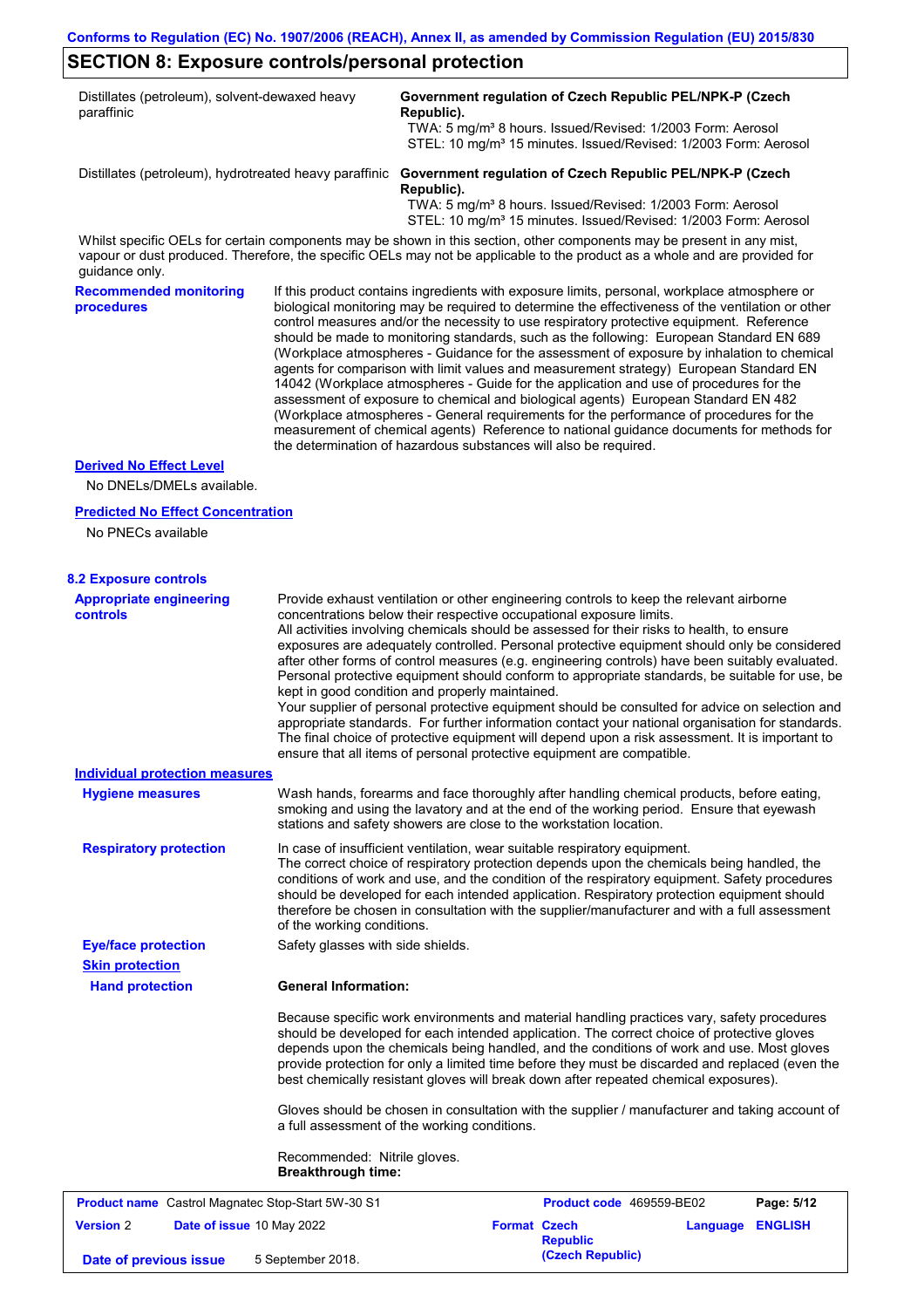# **SECTION 8: Exposure controls/personal protection**

|                                           | Breakthrough time data are generated by glove manufacturers under laboratory test conditions<br>and represent how long a glove can be expected to provide effective permeation resistance. It<br>is important when following breakthrough time recommendations that actual workplace<br>conditions are taken into account. Always consult with your glove supplier for up-to-date<br>technical information on breakthrough times for the recommended glove type.<br>Our recommendations on the selection of gloves are as follows:                                                                                                                                                    |
|-------------------------------------------|---------------------------------------------------------------------------------------------------------------------------------------------------------------------------------------------------------------------------------------------------------------------------------------------------------------------------------------------------------------------------------------------------------------------------------------------------------------------------------------------------------------------------------------------------------------------------------------------------------------------------------------------------------------------------------------|
|                                           | Continuous contact:                                                                                                                                                                                                                                                                                                                                                                                                                                                                                                                                                                                                                                                                   |
|                                           | Gloves with a minimum breakthrough time of 240 minutes, or >480 minutes if suitable gloves<br>can be obtained.<br>If suitable gloves are not available to offer that level of protection, gloves with shorter<br>breakthrough times may be acceptable as long as appropriate glove maintenance and<br>replacement regimes are determined and adhered to.                                                                                                                                                                                                                                                                                                                              |
|                                           | Short-term / splash protection:                                                                                                                                                                                                                                                                                                                                                                                                                                                                                                                                                                                                                                                       |
|                                           | Recommended breakthrough times as above.<br>It is recognised that for short-term, transient exposures, gloves with shorter breakthrough times<br>may commonly be used. Therefore, appropriate maintenance and replacement regimes must<br>be determined and rigorously followed.                                                                                                                                                                                                                                                                                                                                                                                                      |
|                                           | <b>Glove Thickness:</b>                                                                                                                                                                                                                                                                                                                                                                                                                                                                                                                                                                                                                                                               |
|                                           | For general applications, we recommend gloves with a thickness typically greater than 0.35 mm.                                                                                                                                                                                                                                                                                                                                                                                                                                                                                                                                                                                        |
|                                           | It should be emphasised that glove thickness is not necessarily a good predictor of glove<br>resistance to a specific chemical, as the permeation efficiency of the glove will be dependent<br>on the exact composition of the glove material. Therefore, glove selection should also be based<br>on consideration of the task requirements and knowledge of breakthrough times.<br>Glove thickness may also vary depending on the glove manufacturer, the glove type and the<br>glove model. Therefore, the manufacturers' technical data should always be taken into account<br>to ensure selection of the most appropriate glove for the task.                                     |
|                                           | Note: Depending on the activity being conducted, gloves of varying thickness may be required<br>for specific tasks. For example:                                                                                                                                                                                                                                                                                                                                                                                                                                                                                                                                                      |
|                                           | • Thinner gloves (down to 0.1 mm or less) may be required where a high degree of manual<br>dexterity is needed. However, these gloves are only likely to give short duration protection and<br>would normally be just for single use applications, then disposed of.                                                                                                                                                                                                                                                                                                                                                                                                                  |
|                                           | • Thicker gloves (up to 3 mm or more) may be required where there is a mechanical (as well<br>as a chemical) risk i.e. where there is abrasion or puncture potential.                                                                                                                                                                                                                                                                                                                                                                                                                                                                                                                 |
| <b>Skin and body</b>                      | Use of protective clothing is good industrial practice.<br>Personal protective equipment for the body should be selected based on the task being<br>performed and the risks involved and should be approved by a specialist before handling this<br>product.<br>Cotton or polyester/cotton overalls will only provide protection against light superficial<br>contamination that will not soak through to the skin. Overalls should be laundered on a regular<br>basis. When the risk of skin exposure is high (e.g. when cleaning up spillages or if there is a<br>risk of splashing) then chemical resistant aprons and/or impervious chemical suits and boots<br>will be required. |
| <b>Refer to standards:</b>                | Respiratory protection: EN 529<br>Gloves: EN 420, EN 374<br>Eye protection: EN 166<br>Filtering half-mask: EN 149<br>Filtering half-mask with valve: EN 405<br>Half-mask: EN 140 plus filter<br>Full-face mask: EN 136 plus filter<br>Particulate filters: EN 143<br>Gas/combined filters: EN 14387                                                                                                                                                                                                                                                                                                                                                                                   |
| <b>Environmental exposure</b><br>controls | Emissions from ventilation or work process equipment should be checked to ensure they<br>comply with the requirements of environmental protection legislation. In some cases, fume<br>scrubbers, filters or engineering modifications to the process equipment will be necessary to<br>reduce emissions to acceptable levels.                                                                                                                                                                                                                                                                                                                                                         |
|                                           |                                                                                                                                                                                                                                                                                                                                                                                                                                                                                                                                                                                                                                                                                       |

| <b>Product name</b> Castrol Magnatec Stop-Start 5W-30 S1 |  | <b>Product code</b> 469559-BE02 |                     | Page: 6/12       |                  |  |
|----------------------------------------------------------|--|---------------------------------|---------------------|------------------|------------------|--|
| <b>Version 2</b>                                         |  | Date of issue 10 May 2022       | <b>Format Czech</b> | <b>Republic</b>  | Language ENGLISH |  |
| Date of previous issue                                   |  | 5 September 2018.               |                     | (Czech Republic) |                  |  |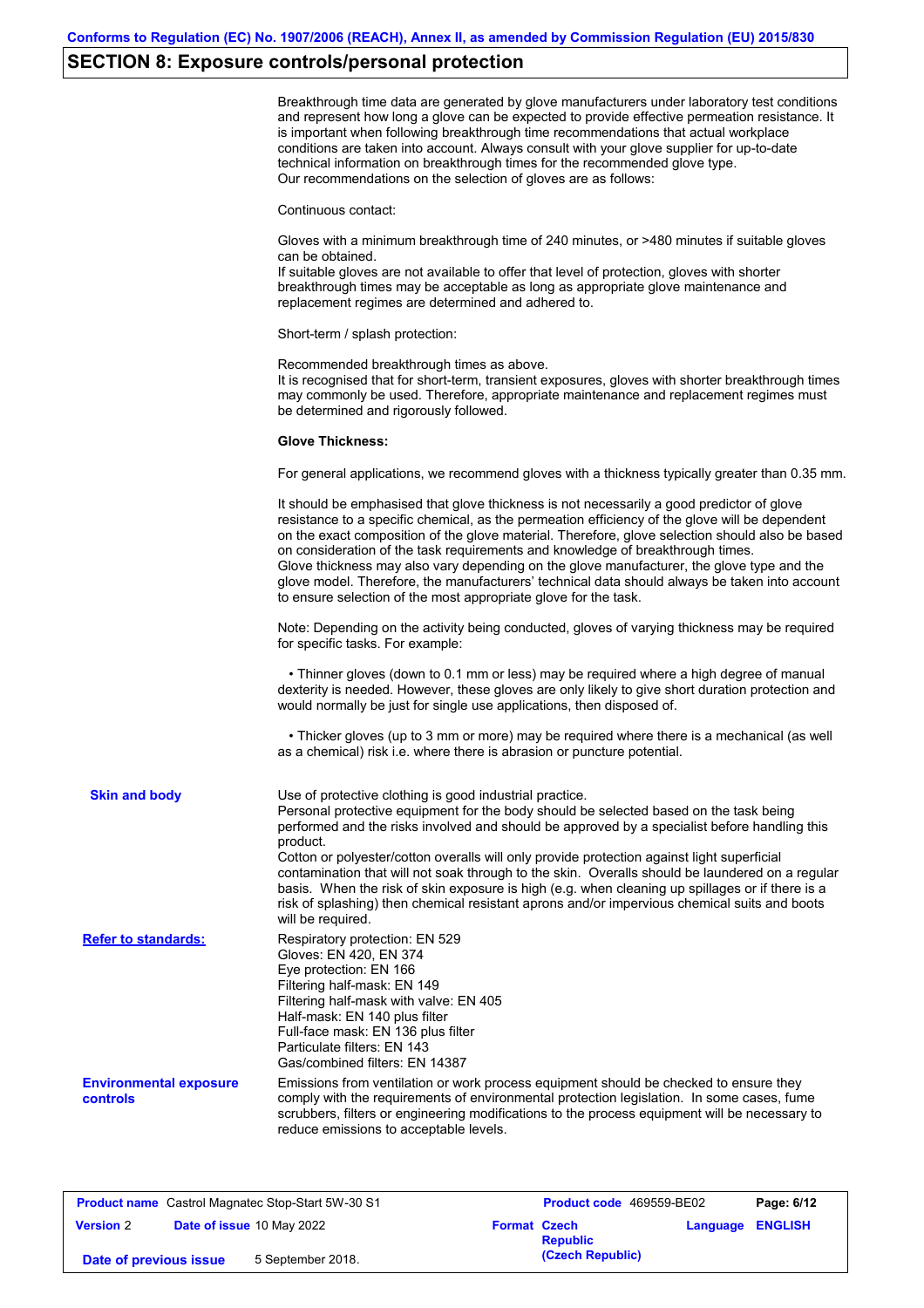## **SECTION 9: Physical and chemical properties**

The conditions of measurement of all properties are at standard temperature and pressure unless otherwise indicated.

### **9.1 Information on basic physical and chemical properties**

| <b>Appearance</b>                               |                                              |
|-------------------------------------------------|----------------------------------------------|
| <b>Physical state</b>                           | Liquid.                                      |
| <b>Colour</b>                                   | Amber. [Light]                               |
| <b>Odour</b>                                    | Not available.                               |
| <b>Odour threshold</b>                          | Not available.                               |
| pH                                              | Mot applicable.                              |
| <b>Melting point/freezing point</b>             | Not available.                               |
| Initial boiling point and boiling<br>range      | Not available.                               |
| <b>Pour point</b>                               | -46 $^{\circ}$ C                             |
| <b>Flash point</b>                              | Closed cup: 209°C (408.2°F) [Pensky-Martens] |
| <b>Evaporation rate</b>                         | Not available.                               |
| <b>Flammability (solid, gas)</b>                | Not available.                               |
| Upper/lower flammability or<br>explosive limits | Not available.                               |

**Vapour pressure**

Not available.

|                                                   |                                                                                                                            |        |          | Vapour Pressure at 20°C |          |                | Vapour pressure at 50°C |
|---------------------------------------------------|----------------------------------------------------------------------------------------------------------------------------|--------|----------|-------------------------|----------|----------------|-------------------------|
|                                                   | Ingredient name mm Hg kPa                                                                                                  |        |          | <b>Method</b>           | mm<br>Hg | kPa            | <b>Method</b>           |
|                                                   | Labricating oils<br>(petroleum), C20-50,<br>hydrotreated neutral oil-<br>based                                             | < 0.08 | < 0.011  | ASTM D 5191             |          |                |                         |
|                                                   | Lubricating oils<br>(petroleum), C20-50,<br>hydrotreated neutral oil-<br>based                                             | <0.08  | < 0.011  | <b>ASTM D 5191</b>      |          |                |                         |
|                                                   | bis(nonylphenyl)amine                                                                                                      | < 0.01 | < 0.0013 | EU A.4                  | 0        | 0              | EU A.4                  |
|                                                   | Distillates (petroleum),<br>solvent-dewaxed<br>heavy paraffinic                                                            | < 0.08 | < 0.011  | <b>ASTM D 5191</b>      |          |                |                         |
|                                                   | Distillates (petroleum),<br>hydrotreated heavy<br>paraffinic                                                               | < 0.08 | < 0.011  | <b>ASTM D 5191</b>      |          |                |                         |
| <b>Vapour density</b>                             | Not available.                                                                                                             |        |          |                         |          |                |                         |
| <b>Relative density</b>                           | Not available.                                                                                                             |        |          |                         |          |                |                         |
| <b>Density</b>                                    | <1000 kg/m <sup>3</sup> (<1 g/cm <sup>3</sup> ) at 15 <sup>°</sup> C                                                       |        |          |                         |          |                |                         |
| <b>Solubility(ies)</b>                            | insoluble in water.                                                                                                        |        |          |                         |          |                |                         |
| <b>Partition coefficient: n-octanol/</b><br>water | Not applicable.                                                                                                            |        |          |                         |          |                |                         |
| <b>Auto-ignition temperature</b>                  | <b>Ingredient name</b>                                                                                                     |        | °C       | °F                      |          | <b>Method</b>  |                         |
|                                                   | bis(nonylphenyl)amine                                                                                                      |        | 440      | 824                     |          | <b>EU A.15</b> |                         |
| <b>Decomposition temperature</b>                  | Not available.                                                                                                             |        |          |                         |          |                |                         |
| <b>Viscosity</b>                                  | Kinematic: 59.9 mm <sup>2</sup> /s (59.9 cSt) at 40°C<br>Kinematic: 10.3 mm <sup>2</sup> /s (10.3 cSt) at 100 $^{\circ}$ C |        |          |                         |          |                |                         |
| <b>Explosive properties</b>                       | Not available.                                                                                                             |        |          |                         |          |                |                         |
| <b>Oxidising properties</b>                       | Not available.                                                                                                             |        |          |                         |          |                |                         |
| <b>Particle characteristics</b>                   |                                                                                                                            |        |          |                         |          |                |                         |
| <b>Median particle size</b>                       | Not applicable.                                                                                                            |        |          |                         |          |                |                         |
|                                                   |                                                                                                                            |        |          |                         |          |                |                         |

**9.2 Other information**

No additional information.

**Product name** Castrol Magnatec Stop-Start 5W-30 S1 **Product Code** 469559-BE02 **Page: 7/12 Version** 2 **Date of issue** 10 May 2022 **Format Czech Republic Language ENGLISH (Czech Republic) Date of previous issue** 5 September 2018.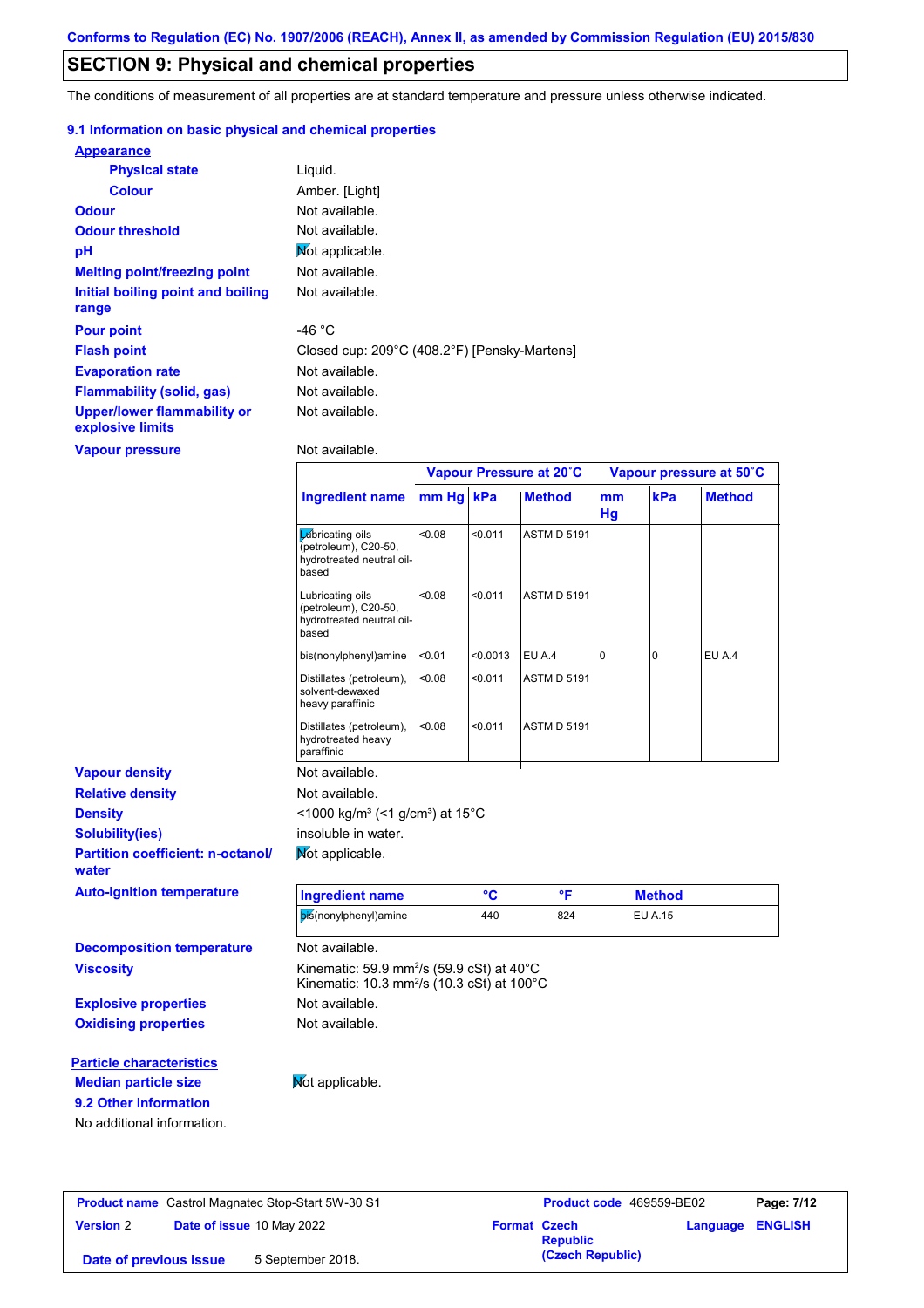|                                                   | <b>SECTION 10: Stability and reactivity</b>                                                                                                                             |  |  |  |  |
|---------------------------------------------------|-------------------------------------------------------------------------------------------------------------------------------------------------------------------------|--|--|--|--|
| <b>10.1 Reactivity</b>                            | No specific test data available for this product. Refer to Conditions to avoid and Incompatible<br>materials for additional information.                                |  |  |  |  |
| <b>10.2 Chemical stability</b>                    | The product is stable.                                                                                                                                                  |  |  |  |  |
| <b>10.3 Possibility of</b><br>hazardous reactions | Under normal conditions of storage and use, hazardous reactions will not occur.<br>Under normal conditions of storage and use, hazardous polymerisation will not occur. |  |  |  |  |
| <b>10.4 Conditions to avoid</b>                   | Avoid all possible sources of ignition (spark or flame).                                                                                                                |  |  |  |  |
| 10.5 Incompatible materials                       | Reactive or incompatible with the following materials: oxidising materials.                                                                                             |  |  |  |  |
| <b>10.6 Hazardous</b><br>decomposition products   | Under normal conditions of storage and use, hazardous decomposition products should not be<br>produced.                                                                 |  |  |  |  |
|                                                   |                                                                                                                                                                         |  |  |  |  |

# **SECTION 11: Toxicological information**

## **11.1 Information on toxicological effects**

| <b>Acute toxicity estimates</b> |
|---------------------------------|
|                                 |

| <b>Product/ingredient name</b>                                                             |                                                                                                                                                                                                                                                                                                                                                                                                                 | Oral (mg/<br>kg)                                                                           | <b>Dermal</b><br>(mg/kg) | <b>Inhalation</b><br>(gases)<br>(ppm) | <b>Inhalation</b><br>(vapours)<br>(mg/l) | <b>Inhalation</b><br>(dusts)<br>and mists)<br>(mg/l) |  |
|--------------------------------------------------------------------------------------------|-----------------------------------------------------------------------------------------------------------------------------------------------------------------------------------------------------------------------------------------------------------------------------------------------------------------------------------------------------------------------------------------------------------------|--------------------------------------------------------------------------------------------|--------------------------|---------------------------------------|------------------------------------------|------------------------------------------------------|--|
| Zong chain alkyl phenol                                                                    |                                                                                                                                                                                                                                                                                                                                                                                                                 | 2500                                                                                       | N/A                      | N/A                                   | N/A                                      | N/A                                                  |  |
| <b>Information on likely</b><br>routes of exposure                                         | Routes of entry anticipated: Dermal, Inhalation.                                                                                                                                                                                                                                                                                                                                                                |                                                                                            |                          |                                       |                                          |                                                      |  |
| <b>Potential acute health effects</b>                                                      |                                                                                                                                                                                                                                                                                                                                                                                                                 |                                                                                            |                          |                                       |                                          |                                                      |  |
| <b>Inhalation</b>                                                                          | Exposure to decomposition products may cause a health hazard. Serious effects may be<br>delayed following exposure.                                                                                                                                                                                                                                                                                             |                                                                                            |                          |                                       |                                          |                                                      |  |
| <b>Ingestion</b>                                                                           | No known significant effects or critical hazards.                                                                                                                                                                                                                                                                                                                                                               |                                                                                            |                          |                                       |                                          |                                                      |  |
| <b>Skin contact</b>                                                                        | Defatting to the skin. May cause skin dryness and irritation.                                                                                                                                                                                                                                                                                                                                                   |                                                                                            |                          |                                       |                                          |                                                      |  |
| <b>Eye contact</b>                                                                         | No known significant effects or critical hazards.                                                                                                                                                                                                                                                                                                                                                               |                                                                                            |                          |                                       |                                          |                                                      |  |
| <b>Symptoms related to the physical, chemical and toxicological characteristics</b>        |                                                                                                                                                                                                                                                                                                                                                                                                                 |                                                                                            |                          |                                       |                                          |                                                      |  |
| <b>Inhalation</b>                                                                          | No specific data.                                                                                                                                                                                                                                                                                                                                                                                               |                                                                                            |                          |                                       |                                          |                                                      |  |
| <b>Ingestion</b>                                                                           | No specific data.                                                                                                                                                                                                                                                                                                                                                                                               |                                                                                            |                          |                                       |                                          |                                                      |  |
| <b>Skin contact</b>                                                                        | Adverse symptoms may include the following:<br>irritation<br>dryness<br>cracking                                                                                                                                                                                                                                                                                                                                |                                                                                            |                          |                                       |                                          |                                                      |  |
| <b>Eye contact</b>                                                                         | No specific data.                                                                                                                                                                                                                                                                                                                                                                                               |                                                                                            |                          |                                       |                                          |                                                      |  |
| Delayed and immediate effects as well as chronic effects from short and long-term exposure |                                                                                                                                                                                                                                                                                                                                                                                                                 |                                                                                            |                          |                                       |                                          |                                                      |  |
| <b>Inhalation</b>                                                                          | Overexposure to the inhalation of airborne droplets or aerosols may cause irritation of the<br>respiratory tract.                                                                                                                                                                                                                                                                                               |                                                                                            |                          |                                       |                                          |                                                      |  |
| <b>Ingestion</b>                                                                           |                                                                                                                                                                                                                                                                                                                                                                                                                 | Ingestion of large quantities may cause nausea and diarrhoea.                              |                          |                                       |                                          |                                                      |  |
| <b>Skin contact</b>                                                                        |                                                                                                                                                                                                                                                                                                                                                                                                                 | Prolonged or repeated contact can defat the skin and lead to irritation and/or dermatitis. |                          |                                       |                                          |                                                      |  |
| <b>Eye contact</b>                                                                         |                                                                                                                                                                                                                                                                                                                                                                                                                 | Potential risk of transient stinging or redness if accidental eye contact occurs.          |                          |                                       |                                          |                                                      |  |
| <b>Potential chronic health effects</b>                                                    |                                                                                                                                                                                                                                                                                                                                                                                                                 |                                                                                            |                          |                                       |                                          |                                                      |  |
| General                                                                                    | <b>USED ENGINE OILS</b><br>Combustion products resulting from the operation of internal combustion engines contaminate<br>engine oils during use. Used engine oil may contain hazardous components which have the<br>potential to cause skin cancer. Frequent or prolonged contact with all types and makes of used<br>engine oil must therefore be avoided and a high standard of personal hygiene maintained. |                                                                                            |                          |                                       |                                          |                                                      |  |
| <b>Carcinogenicity</b>                                                                     | No known significant effects or critical hazards.                                                                                                                                                                                                                                                                                                                                                               |                                                                                            |                          |                                       |                                          |                                                      |  |
| <b>Mutagenicity</b>                                                                        | No known significant effects or critical hazards.                                                                                                                                                                                                                                                                                                                                                               |                                                                                            |                          |                                       |                                          |                                                      |  |
| <b>Developmental effects</b>                                                               | No known significant effects or critical hazards.                                                                                                                                                                                                                                                                                                                                                               |                                                                                            |                          |                                       |                                          |                                                      |  |
| <b>Fertility effects</b>                                                                   | No known significant effects or critical hazards.                                                                                                                                                                                                                                                                                                                                                               |                                                                                            |                          |                                       |                                          |                                                      |  |

| <b>Product name</b> Castrol Magnatec Stop-Start 5W-30 S1 |  | <b>Product code</b> 469559-BE02 |                     | Page: 8/12       |                         |  |
|----------------------------------------------------------|--|---------------------------------|---------------------|------------------|-------------------------|--|
| <b>Version 2</b>                                         |  | Date of issue 10 May 2022       | <b>Format Czech</b> | <b>Republic</b>  | <b>Language ENGLISH</b> |  |
| Date of previous issue                                   |  | 5 September 2018.               |                     | (Czech Republic) |                         |  |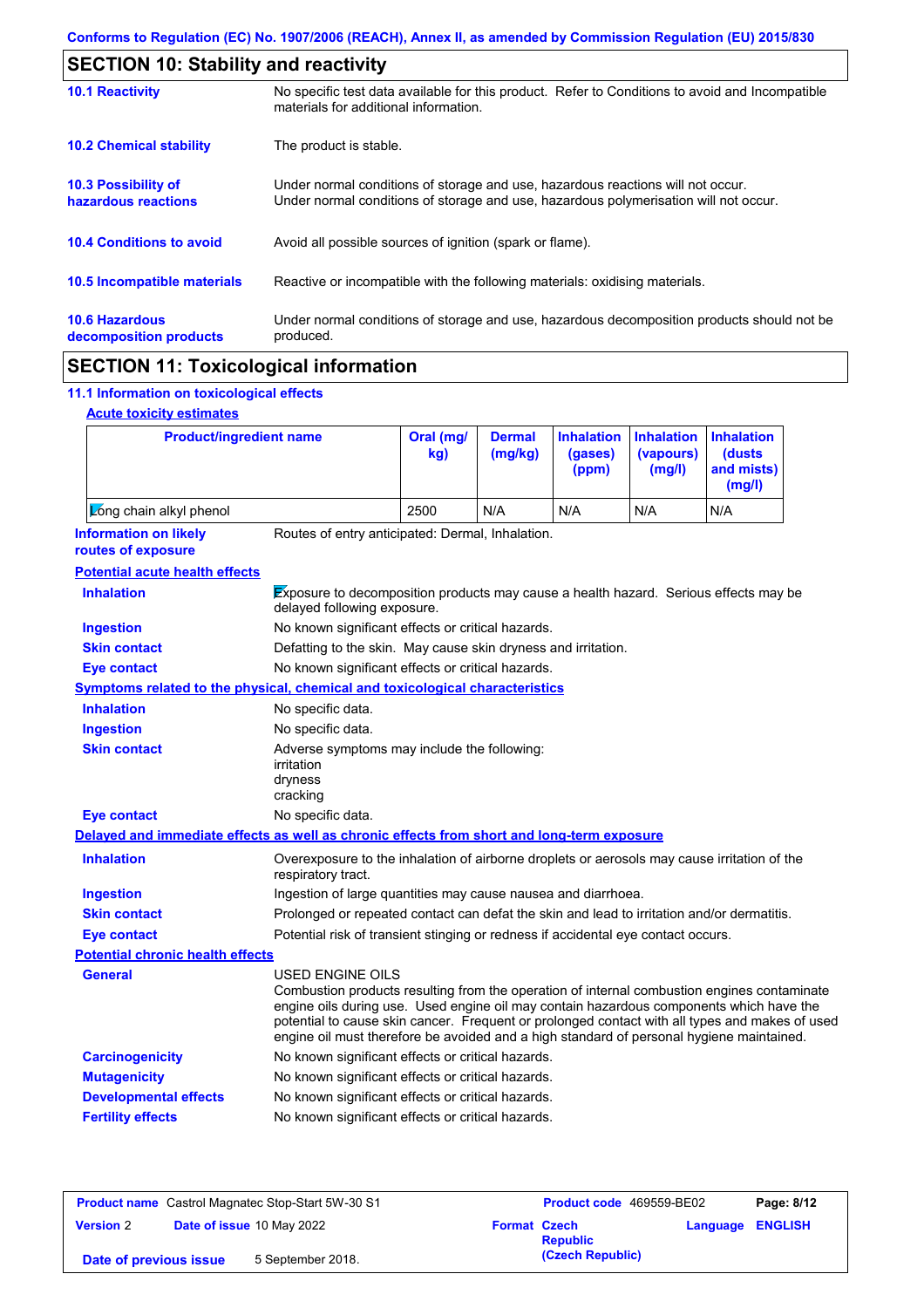## **SECTION 12: Ecological information**

### **12.1 Toxicity**

**Environmental hazards** Not classified as dangerous

#### **12.2 Persistence and degradability**

Expected to be biodegradable.

#### **12.3 Bioaccumulative potential**

This product is not expected to bioaccumulate through food chains in the environment.

| <b>12.4 Mobility in soil</b>                                  |                                                                      |
|---------------------------------------------------------------|----------------------------------------------------------------------|
| <b>Soil/water partition</b><br>coefficient (K <sub>oc</sub> ) | Not available.                                                       |
| <b>Mobility</b>                                               | Spillages may penetrate the soil causing ground water contamination. |

### **12.5 Results of PBT and vPvB assessment**

Product does not meet the criteria for PBT or vPvB according to Regulation (EC) No. 1907/2006, Annex XIII.

### **12.6 Other adverse effects**

| <b>Other ecological information</b> | Spills may form a film on water surfaces causing physical damage to organisms. Oxygen |
|-------------------------------------|---------------------------------------------------------------------------------------|
|                                     | transfer could also be impaired.                                                      |

### **SECTION 13: Disposal considerations**

### **13.1 Waste treatment methods**

### **Product**

**Methods of disposal**

Where possible, arrange for product to be recycled. Dispose of via an authorised person/ licensed waste disposal contractor in accordance with local regulations.

## **Hazardous waste** Yes.

### **European waste catalogue (EWC)**

| Waste code | <b>Waste designation</b>                                         |
|------------|------------------------------------------------------------------|
| $130205*$  | Imineral-based non-chlorinated engine, gear and lubricating oils |

However, deviation from the intended use and/or the presence of any potential contaminants may require an alternative waste disposal code to be assigned by the end user.

#### **Packaging**

| <b>Methods of disposal</b> | Where possible, arrange for product to be recycled. Dispose of via an authorised person/<br>licensed waste disposal contractor in accordance with local regulations.                                                                    |
|----------------------------|-----------------------------------------------------------------------------------------------------------------------------------------------------------------------------------------------------------------------------------------|
| <b>Special precautions</b> | This material and its container must be disposed of in a safe way. Empty containers or liners<br>may retain some product residues. Avoid dispersal of spilt material and runoff and contact with<br>soil, waterways, drains and sewers. |
| <b>References</b>          | Commission 2014/955/EU<br>Directive 2008/98/EC                                                                                                                                                                                          |

## **SECTION 14: Transport information**

|                                                | <b>ADR/RID</b>                                    | <b>ADN</b>          | <b>IMDG</b>                         | <b>IATA</b>                       |
|------------------------------------------------|---------------------------------------------------|---------------------|-------------------------------------|-----------------------------------|
| 14.1 UN number                                 | Not regulated.                                    | Not regulated.      | Not regulated.                      | Not regulated.                    |
| 14.2 UN proper<br>shipping name                |                                                   |                     |                                     |                                   |
| <b>14.3 Transport</b><br>hazard class(es)      |                                                   |                     |                                     |                                   |
| 14.4 Packing<br>group                          |                                                   |                     |                                     |                                   |
| 14.5<br><b>Environmental</b><br><b>hazards</b> | No.                                               | No.                 | No.                                 | No.                               |
|                                                | Product name Castrol Magnatec Stop-Start 5W-30 S1 |                     | Product code 469559-BE02            | Page: 9/12                        |
| <b>Version 2</b><br>Date of previous issue     | Date of issue 10 May 2022<br>5 September 2018.    | <b>Format Czech</b> | <b>Republic</b><br>(Czech Republic) | <b>ENGLISH</b><br><b>Language</b> |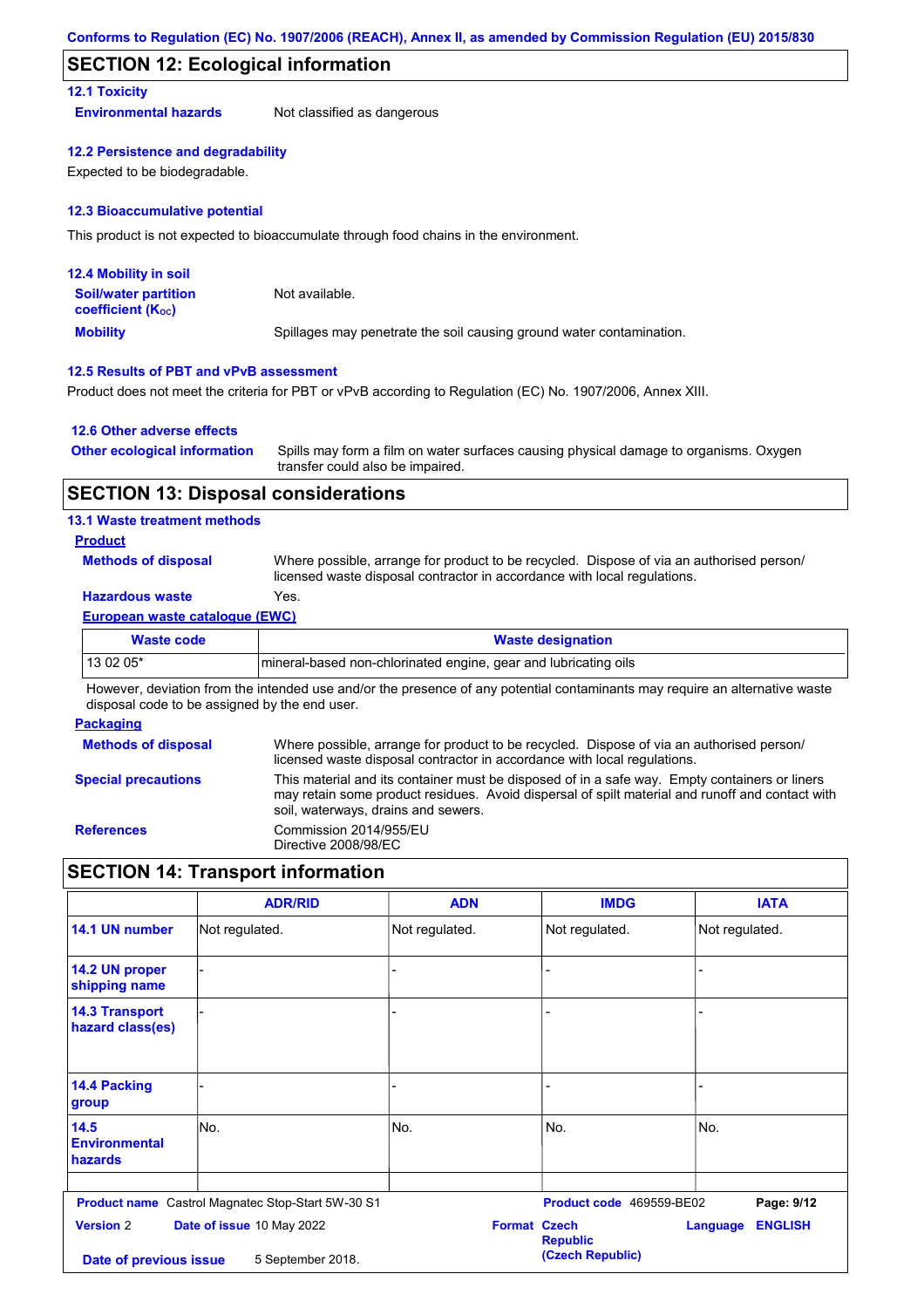| <b>SECTION 14: Transport information</b>                                                            |                                        |  |                                                                                              |
|-----------------------------------------------------------------------------------------------------|----------------------------------------|--|----------------------------------------------------------------------------------------------|
| <b>Additional</b><br><b>information</b>                                                             |                                        |  |                                                                                              |
|                                                                                                     |                                        |  |                                                                                              |
| <b>14.6 Special precautions for</b><br>user                                                         | Not available.                         |  |                                                                                              |
| <b>14.7 Transport in bulk</b><br>according to IMO<br><b>instruments</b>                             | Not available.                         |  |                                                                                              |
| <b>SECTION 15: Regulatory information</b>                                                           |                                        |  |                                                                                              |
| 15.1 Safety, health and environmental regulations/legislation specific for the substance or mixture |                                        |  |                                                                                              |
| EU Regulation (EC) No. 1907/2006 (REACH)                                                            |                                        |  |                                                                                              |
| <b>Annex XIV - List of substances subject to authorisation</b>                                      |                                        |  |                                                                                              |
| <b>Annex XIV</b>                                                                                    |                                        |  |                                                                                              |
| None of the components are listed.                                                                  |                                        |  |                                                                                              |
| <b>Substances of very high concern</b>                                                              |                                        |  |                                                                                              |
| None of the components are listed.                                                                  |                                        |  |                                                                                              |
| EU Regulation (EC) No. 1907/2006 (REACH)                                                            |                                        |  |                                                                                              |
| <b>Annex XVII - Restrictions</b>                                                                    | Not applicable.                        |  |                                                                                              |
| on the manufacture,<br>placing on the market                                                        |                                        |  |                                                                                              |
| and use of certain                                                                                  |                                        |  |                                                                                              |
| dangerous substances,                                                                               |                                        |  |                                                                                              |
| mixtures and articles                                                                               |                                        |  |                                                                                              |
| <b>Other regulations</b>                                                                            |                                        |  |                                                                                              |
| <b>REACH Status</b>                                                                                 | current requirements of REACH.         |  | The company, as identified in Section 1, sells this product in the EU in compliance with the |
| <b>United States inventory</b><br>(TSCA 8b)                                                         | All components are active or exempted. |  |                                                                                              |
| <b>Australia inventory (AIIC)</b>                                                                   | All components are listed or exempted. |  |                                                                                              |
| <b>Canada inventory</b>                                                                             | All components are listed or exempted. |  |                                                                                              |
| <b>China inventory (IECSC)</b>                                                                      | All components are listed or exempted. |  |                                                                                              |
| <b>Japan inventory (CSCL)</b>                                                                       | All components are listed or exempted. |  |                                                                                              |
| <b>Korea inventory (KECI)</b>                                                                       | All components are listed or exempted. |  |                                                                                              |
| <b>Philippines inventory</b><br>(PICCS)                                                             | At least one component is not listed.  |  |                                                                                              |
| <b>Taiwan Chemical</b><br><b>Substances Inventory</b><br>(TCSI)                                     | All components are listed or exempted. |  |                                                                                              |
| Ozone depleting substances (1005/2009/EU)                                                           |                                        |  |                                                                                              |
| Not listed.                                                                                         |                                        |  |                                                                                              |
| <b>Prior Informed Consent (PIC) (649/2012/EU)</b>                                                   |                                        |  |                                                                                              |
| Not listed.                                                                                         |                                        |  |                                                                                              |
|                                                                                                     |                                        |  |                                                                                              |
| <b>Persistent Organic Pollutants</b><br>Not listed.                                                 |                                        |  |                                                                                              |
| <b>EU - Water framework directive - Priority substances</b>                                         |                                        |  |                                                                                              |
| Mone of the components are listed.                                                                  |                                        |  |                                                                                              |
| <b>Seveso Directive</b>                                                                             |                                        |  |                                                                                              |
| This product is not controlled under the Seveso Directive.                                          |                                        |  |                                                                                              |
|                                                                                                     |                                        |  |                                                                                              |
| <b>15.2 Chemical safety</b>                                                                         |                                        |  | A Chemical Safety Assessment has been carried out for one or more of the substances within   |

| <b>Product name</b> Castrol Magnatec Stop-Start 5W-30 S1 |  | <b>Product code</b> 469559-BE02 |  | Page: 10/12                            |                         |  |
|----------------------------------------------------------|--|---------------------------------|--|----------------------------------------|-------------------------|--|
| <b>Version 2</b>                                         |  | Date of issue 10 May 2022       |  | <b>Format Czech</b><br><b>Republic</b> | <b>Language ENGLISH</b> |  |
| Date of previous issue                                   |  | 5 September 2018.               |  | (Czech Republic)                       |                         |  |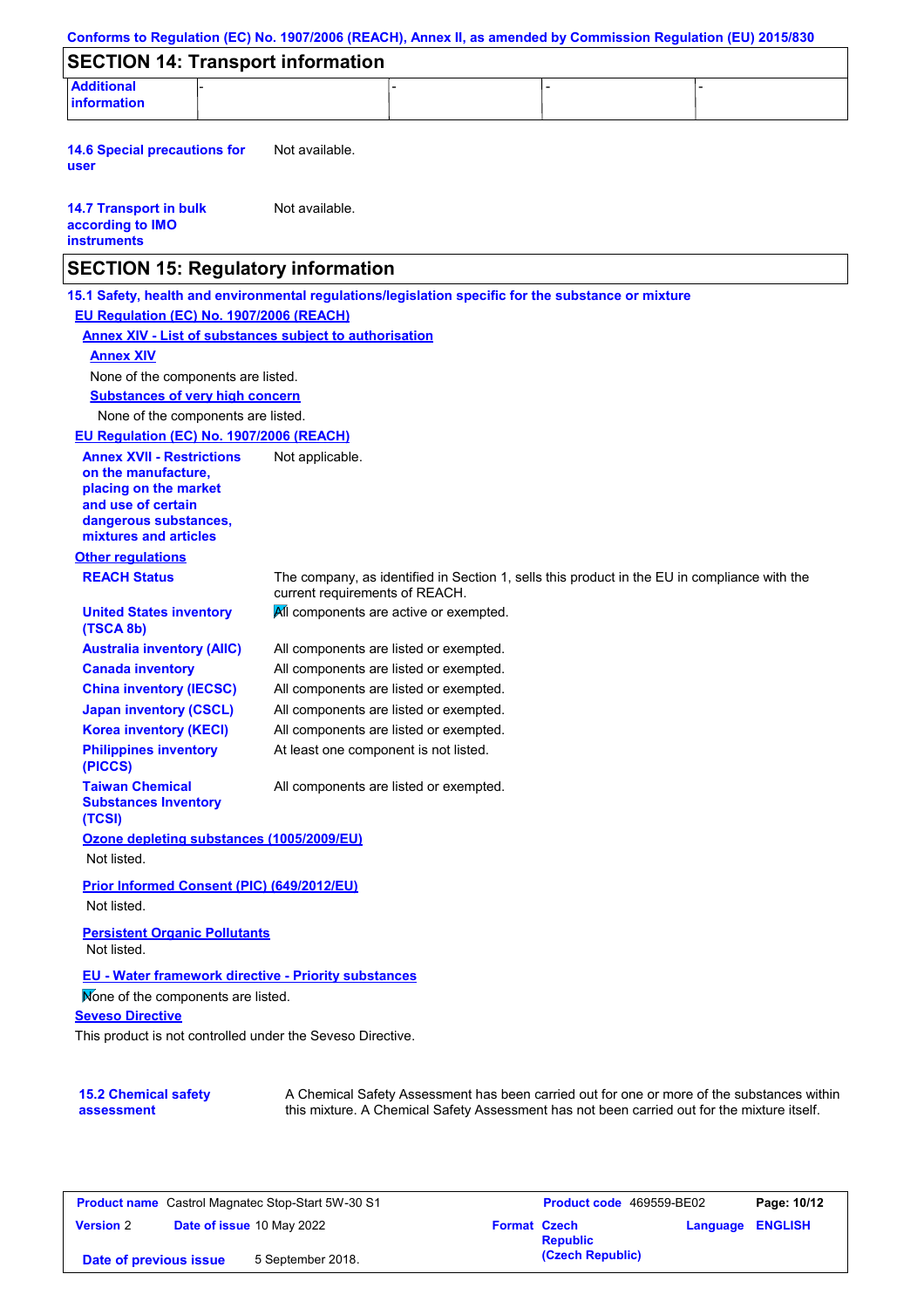## **SECTION 16: Other information**

| <b>Abbreviations and acronyms</b> | ADN = European Provisions concerning the International Carriage of Dangerous Goods by<br>Inland Waterway |
|-----------------------------------|----------------------------------------------------------------------------------------------------------|
|                                   | ADR = The European Agreement concerning the International Carriage of Dangerous Goods by                 |
|                                   | Road                                                                                                     |
|                                   | ATE = Acute Toxicity Estimate                                                                            |
|                                   | BCF = Bioconcentration Factor                                                                            |
|                                   | CAS = Chemical Abstracts Service                                                                         |
|                                   | CLP = Classification, Labelling and Packaging Regulation [Regulation (EC) No. 1272/2008]                 |
|                                   | CSA = Chemical Safety Assessment                                                                         |
|                                   | CSR = Chemical Safety Report                                                                             |
|                                   | DMEL = Derived Minimal Effect Level                                                                      |
|                                   | DNEL = Derived No Effect Level                                                                           |
|                                   | EINECS = European Inventory of Existing Commercial chemical Substances                                   |
|                                   | ES = Exposure Scenario                                                                                   |
|                                   | EUH statement = CLP-specific Hazard statement                                                            |
|                                   | EWC = European Waste Catalogue                                                                           |
|                                   | GHS = Globally Harmonized System of Classification and Labelling of Chemicals                            |
|                                   | IATA = International Air Transport Association<br>IBC = Intermediate Bulk Container                      |
|                                   | IMDG = International Maritime Dangerous Goods                                                            |
|                                   | $LogPow = logarithm$ of the octanol/water partition coefficient                                          |
|                                   | MARPOL = International Convention for the Prevention of Pollution From Ships, 1973 as                    |
|                                   | modified by the Protocol of 1978. ("Marpol" = marine pollution)                                          |
|                                   | OECD = Organisation for Economic Co-operation and Development                                            |
|                                   | PBT = Persistent, Bioaccumulative and Toxic                                                              |
|                                   | <b>PNEC = Predicted No Effect Concentration</b>                                                          |
|                                   | REACH = Registration, Evaluation, Authorisation and Restriction of Chemicals Regulation                  |
|                                   | [Regulation (EC) No. 1907/2006]                                                                          |
|                                   | RID = The Regulations concerning the International Carriage of Dangerous Goods by Rail                   |
|                                   | <b>RRN = REACH Registration Number</b>                                                                   |
|                                   | SADT = Self-Accelerating Decomposition Temperature                                                       |
|                                   | SVHC = Substances of Very High Concern                                                                   |
|                                   | STOT-RE = Specific Target Organ Toxicity - Repeated Exposure                                             |
|                                   | STOT-SE = Specific Target Organ Toxicity - Single Exposure                                               |
|                                   | TWA = Time weighted average                                                                              |
|                                   | $UN = United Nations$                                                                                    |
|                                   | $UVCB = Complex\;hydrocarbon\; substance$                                                                |
|                                   | VOC = Volatile Organic Compound                                                                          |
|                                   | vPvB = Very Persistent and Very Bioaccumulative                                                          |
|                                   | Varies = may contain one or more of the following $64741-88-4$ / RRN 01-2119488706-23,                   |
|                                   | 64741-89-5 / RRN 01-2119487067-30, 64741-95-3 / RRN 01-2119487081-40, 64741-96-4/ RRN                    |
|                                   | 01-2119483621-38, 64742-01-4 / RRN 01-2119488707-21, 64742-44-5 / RRN                                    |
|                                   | 01-2119985177-24, 64742-45-6, 64742-52-5 / RRN 01-2119467170-45, 64742-53-6 / RRN                        |
|                                   | 01-2119480375-34, 64742-54-7 / RRN 01-2119484627-25, 64742-55-8 / RRN                                    |
|                                   | 01-2119487077-29, 64742-56-9 / RRN 01-2119480132-48, 64742-57-0 / RRN                                    |
|                                   | 01-2119489287-22, 64742-58-1, 64742-62-7 / RRN 01-2119480472-38, 64742-63-8,                             |
|                                   | 64742-65-0 / RRN 01-2119471299-27, 64742-70-7 / RRN 01-2119487080-42, 72623-85-9 /                       |
|                                   | RRN 01-2119555262-43, 72623-86-0 / RRN 01-2119474878-16, 72623-87-1 / RRN                                |
|                                   | 01-2119474889-13                                                                                         |

**Procedure used to derive the classification according to Regulation (EC) No. 1272/2008 [CLP/GHS]**

**(Czech Republic) Date of previous issue** 5 September 2018.

| <b>Classification</b>                                                           |                                                                                       |                     | <b>Justification</b>                                                      |          |                |  |
|---------------------------------------------------------------------------------|---------------------------------------------------------------------------------------|---------------------|---------------------------------------------------------------------------|----------|----------------|--|
| Not classified.                                                                 |                                                                                       |                     |                                                                           |          |                |  |
| <b>Full text of abbreviated H</b><br><b>statements</b>                          | May be fatal if swallowed and enters airways.<br>May cause an allergic skin reaction. |                     |                                                                           |          |                |  |
|                                                                                 | H373                                                                                  | exposure.           | May cause damage to organs through prolonged or repeated                  |          |                |  |
| <b>Full text of classifications</b>                                             | $Asp.$ Tox. 1                                                                         |                     | ASPIRATION HAZARD - Category 1                                            |          |                |  |
| [CLP/GHS]                                                                       | Skin Sens, 1B                                                                         |                     | SKIN SENSITISATION - Category 1B                                          |          |                |  |
|                                                                                 | STOT RE 2                                                                             |                     | SPECIFIC TARGET ORGAN TOXICITY - REPEATED<br><b>EXPOSURE - Category 2</b> |          |                |  |
| <b>History</b>                                                                  |                                                                                       |                     |                                                                           |          |                |  |
| Date of issue/Date of<br>revision                                               | 10/05/2022.                                                                           |                     |                                                                           |          |                |  |
| Date of previous issue                                                          | 05/09/2018.                                                                           |                     |                                                                           |          |                |  |
| <b>Prepared by</b>                                                              | <b>Product Stewardship</b>                                                            |                     |                                                                           |          |                |  |
| $\nabla$ Indicates information that has changed from previously issued version. |                                                                                       |                     |                                                                           |          |                |  |
| <b>Notice to reader</b>                                                         |                                                                                       |                     |                                                                           |          |                |  |
| <b>Product name</b> Castrol Magnatec Stop-Start 5W-30 S1                        |                                                                                       |                     | Product code 469559-BE02                                                  |          | Page: 11/12    |  |
| <b>Version 2</b>                                                                | Date of issue 10 May 2022                                                             | <b>Format Czech</b> | <b>Republic</b>                                                           | Language | <b>ENGLISH</b> |  |